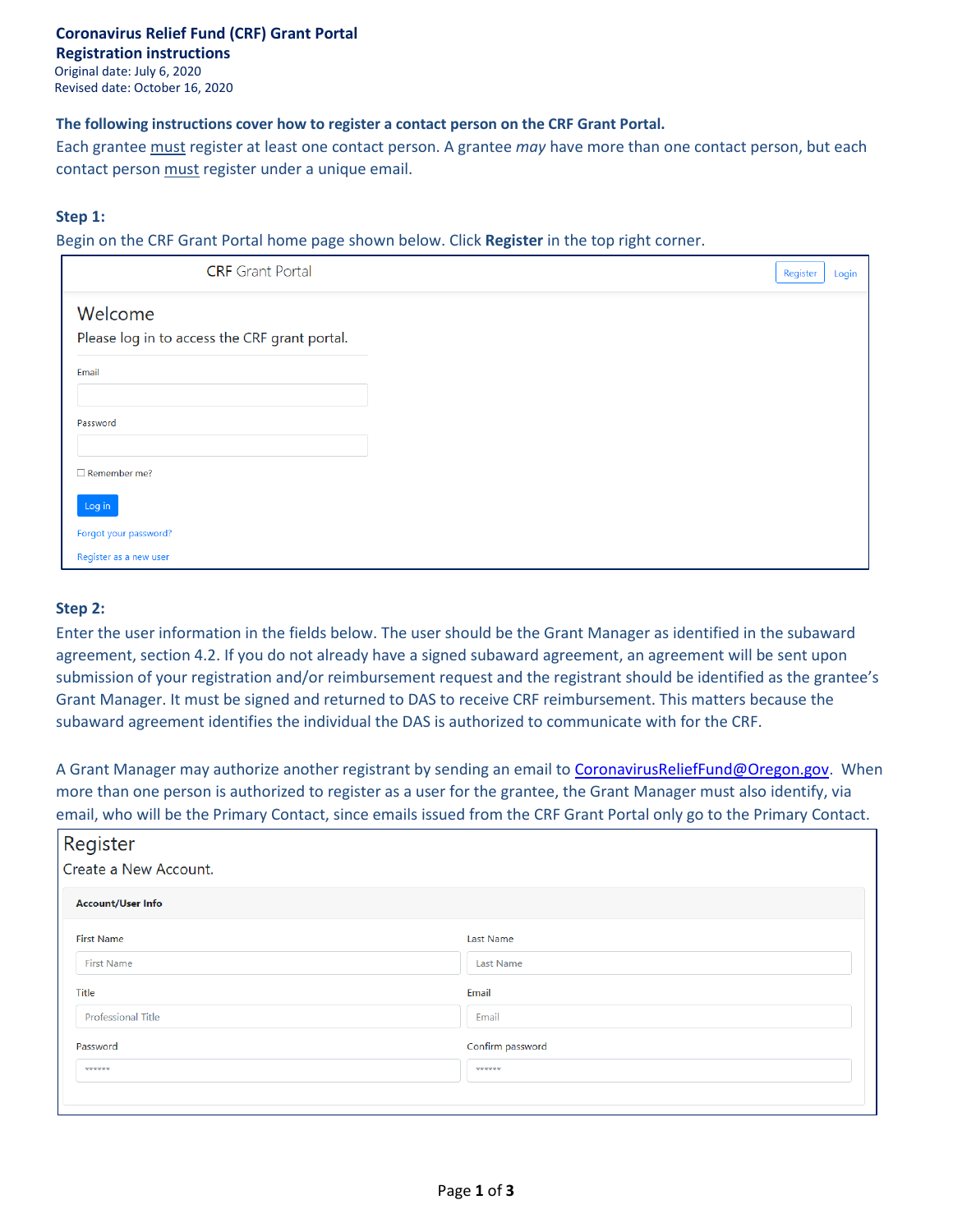# **Coronavirus Relief Fund (CRF) Grant Portal**

### **Registration instructions**

Original date: July 6, 2020 Revised date: October 16, 2020

Your password must meet the following criteria:

- Be at least 6 and at max 100 characters long.
- Must have at least one digit ('0'-'9').
- Must have at least one lowercase ('a'-'z').
- Must have at least one uppercase ('A'-'Z').
- Must have at least one special character (e.g. \$, &,\*, etc.).

#### **Step 3:**

#### Enter **Municipality** Information

| <b>Municipality Info</b>           |                          |                                             |              |              |  |
|------------------------------------|--------------------------|---------------------------------------------|--------------|--------------|--|
| <b>DUNS Number</b>                 |                          | <b>Employer Identification Number (EIN)</b> |              |              |  |
| 555555555                          |                          | 555555555                                   |              |              |  |
| <b>Municipality Name</b>           | <b>Municipality Type</b> |                                             | County       |              |  |
| Name of municipality               |                          | $\checkmark$                                |              | $\checkmark$ |  |
| <b>Municipality Street Address</b> |                          | <b>Municipality City</b>                    |              | Zip Code     |  |
| 555 Main St                        |                          |                                             | $\checkmark$ | Zip          |  |
|                                    |                          |                                             |              |              |  |
| Register                           |                          |                                             |              |              |  |

*Special Note for cities:* If the population for your city is less than 750, you are not required to provide a DUNS Number. You may enter nine zeros ("000000000") in the DUNS Number field.

#### Fill in all fields with appropriate information and click **Register***.* The window below will appear.

|                                                                 | <b>CRF</b> Grant Portal | Register<br>Login |
|-----------------------------------------------------------------|-------------------------|-------------------|
| Check email<br>Please check your inbox to confirm your account. |                         |                   |

#### **Step 4**:

Confirm your email.

To complete your registration on the Oregon Coronavirus Relief Fund website, we need to confirm that this is a valid email address.

Please make this confirmation by clicking here. Best regards, Coronavirus Relief Fund Team

*Note: If you have not received an email from the Coronavirus Relief Fund Team, we suggest you check your junk or spam email.*